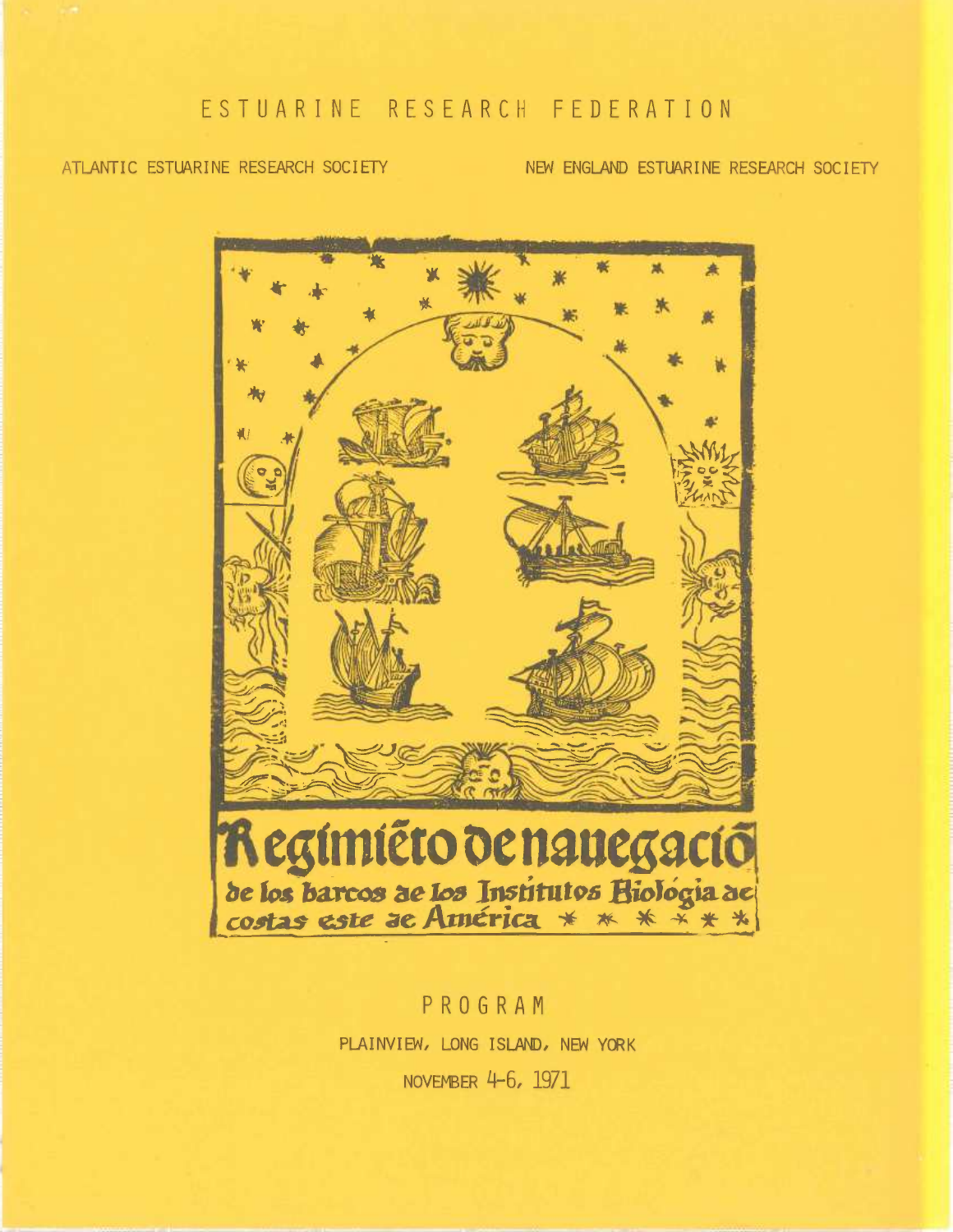## ESTUARINE RESEARCH FEDERATION

## 1st Meeting

AERS - 46th Meeting NEERS - 4th Meeting

Hosted by Adelphi University Holiday Inn, Plainview, Long Island, N. Y. 11803

November 4-6, 1971

## SCHEDULE

REGISTRATION -----------Nov. 4, 1600-1900 hrs. Nov. 5, 0830-1200 hrs. BEER BLAST -------------Nov. 4, 1900-2300 hrs. Univ. Center, Room 201, Adelphi Univ. Nov. 5, 1900-2015 hrs. Banquet Room, Holiday Inn. BANQUET ----------------Nov. 5, 2015- Banquet Room, Holiday Inn.

## SESSIONS Friday Morning, 0900-1200 hrs.

- 0900 Wolfe, Douglas A. Estuarine Ecosystem Research at the NOAA-NMFS Atlantic Coastal Fisheries Center, Beaufort, N. C. (20 min, 2x2 slides)
- 0925 Simon, H., A, C. Churchill, and H. W. Moeller. Investigations of the Growth of Codium fragile in Great South Bay. (15 min)
- 0945 Kerwin, James A. A Study to Determine the Abundance, Composition, and Distribution of Aquatic Vegetation in Chesapeake Bay. (20 min)
- 1005 Egan, W. G, and J. M. Cass in. Correlation of Bioluminescence and Fluorescence with Biota in the New York Bight. (15 min)

COFFEE BREAK 1025-1050 hrs.

- 1050 Foerster, John W. The Fate of Freshwater Algae Entering an Estuary. (15 min, 2x2 slides)
- 1110 Lear, Donald W., Jr., Maria O'Malley, and Susan K. Smith. Observations on Chlorophyll a as a Water Quality Management Parameter in Estuaries. (15 min)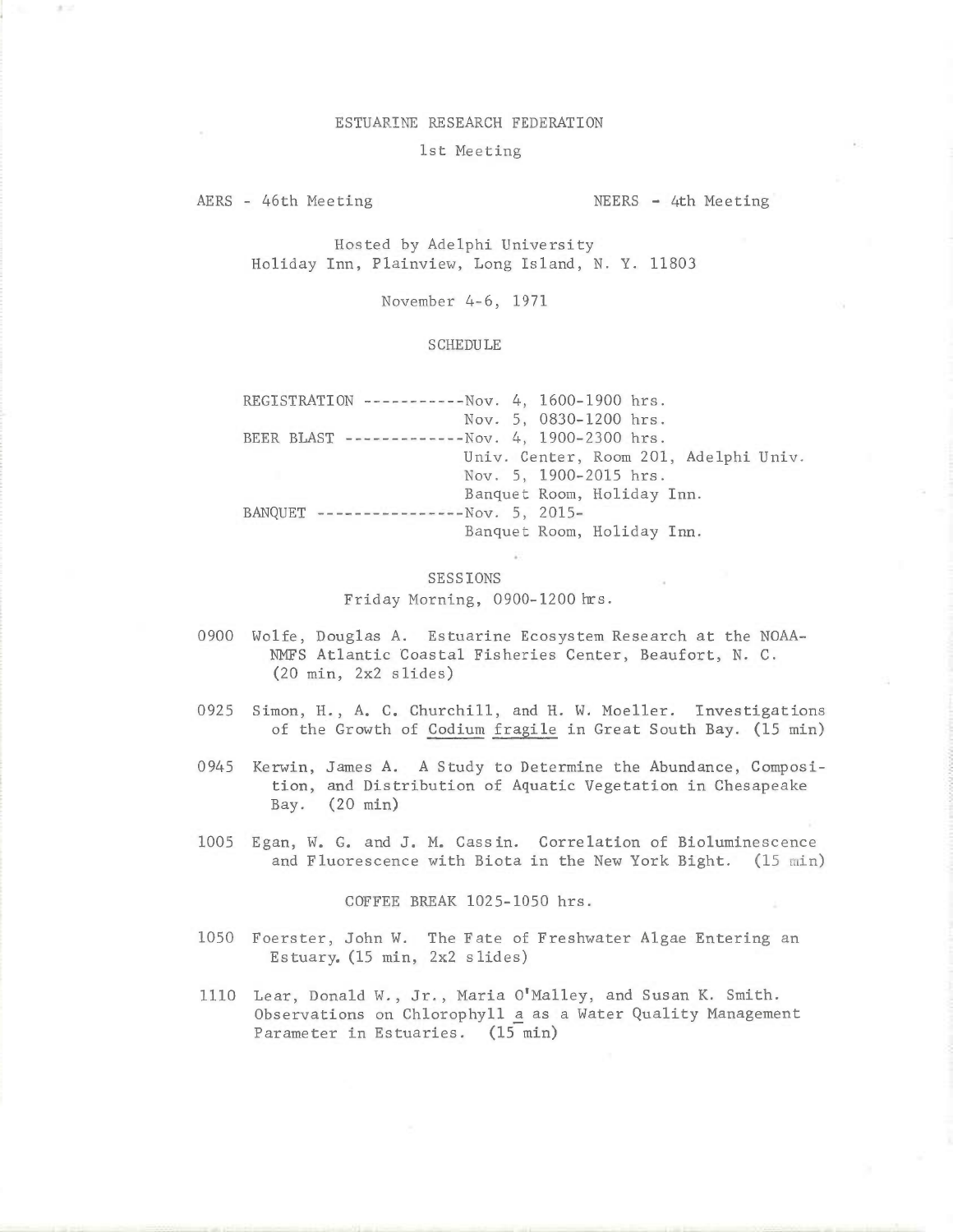- 1130 Burnett, J. W., and G. J. Calton. Further Studies in the Purification and Physiological Actions of Sea Nettle Nematocyst Toxin. (12 min, 2x2 slides)
- 1145 Neumann, David A., and David G. Cargo. Consumption Rates of Mnemiopsis leidyi by Chrysaora quinquecirrha under Laboratory Conditions. (10 min, 2x2 slides)

LUNCH BREAK - 1200-1330 hrs.

- 1330 Michael, Allan D. Species Distribution and Environmental Factors in a Heterogeneous Environment. (25 min, 2x2 slides)
- 1400 Kollmeyer, Ronald C. Circulation Model Basin Studies of the Niantic River, Connecticut. (30 min, movie - 16 mm.)
- 1435 Kruczynski, William L. Quantification of Food Uptake by Pea Crabs in Scallops. (10 min, 2x2 slides)

COFFEE BREAK - 1450-1515 hrs.

- 1515 Welsh, Barbara L. Exploitation of a Stressed Environment by the Grass Shrimp, Palaemonetes pugio. (20 min, 2x2 slides)
- 1540 Wildox, J. Ross. Feeding and Growth of the Sand Shrimp, Crangon septemspinosa. (15 min)
- 1600 Tinsman, Jeff, and Don Maurer. The Effect of Thermal Effluent on Oysters in Indian River Bay, Delaware. (20 min, 2x2 slides, opaque projector)
- 1625 Frenke, Kenneth, and Joseph M. Cassin. Distribution of Fecal Bacteria in New York Bight Sediments. (15 min)

BEER BLAST!!!! BANQUET

Saturday Morning - 0900-1050 hrs.

- 0900 McErlean, A. J.; S. G. O'Connor, and J. A. Mihursky. A Long-Term Study of Estuarine Fish Populations. (20 min, 2x2 slides)
- 0925 O'Connor, Joseph M. Lethal Effects of Suspended Sediments Upon White Perch, Spot, and Menhaden. (15 min)
- 0945 Graham, Joseph J., Clarence W. Davis, and Stanley B. Chenoweth. Factors Affecting Larval Herring Catches along the Western Coast of the Gulf of Maine. (15 min, 3x4 slides, blackboard)